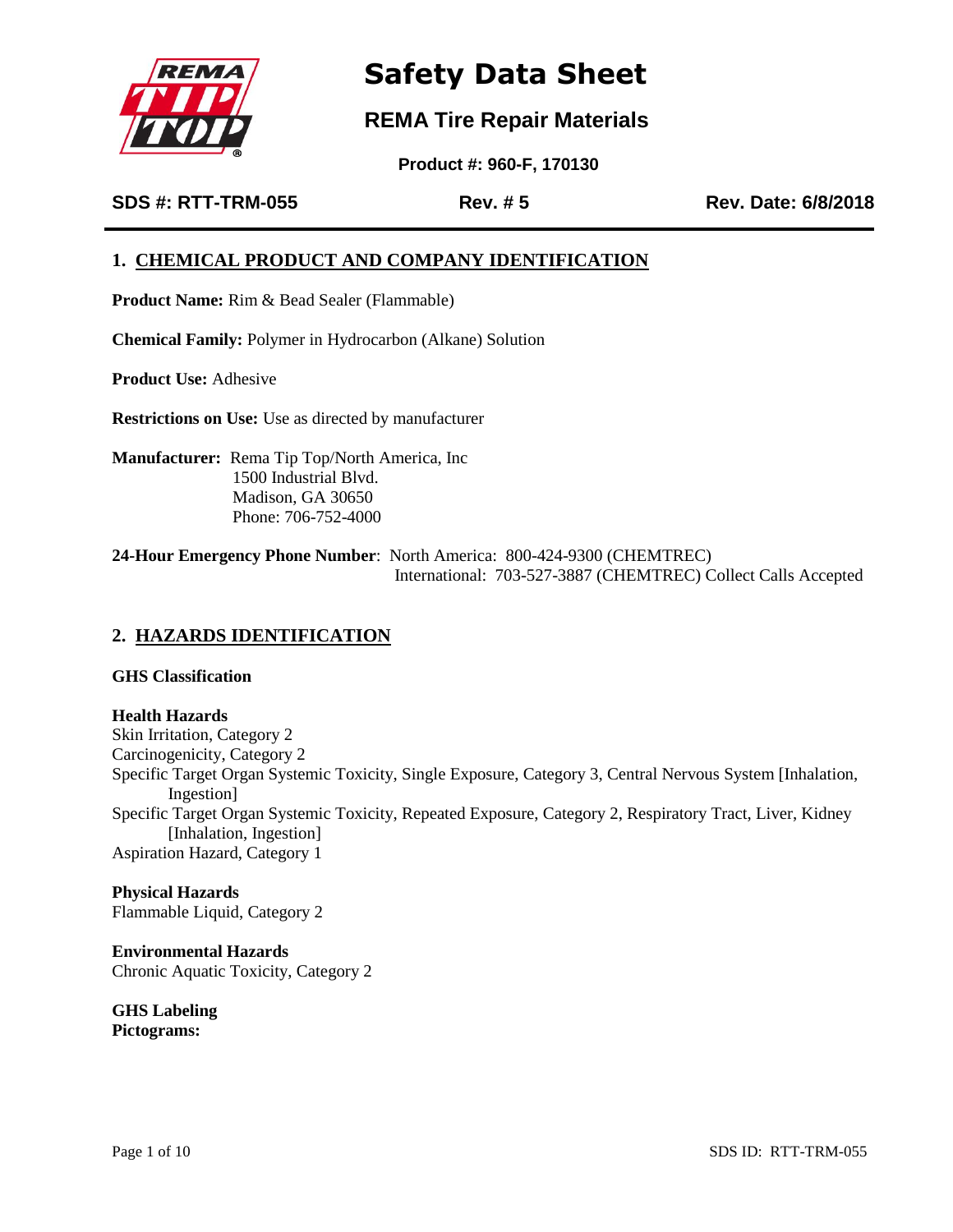

## **REMA Tire Repair Materials**

 **Product #: 960-F, 170130**

**SDS #: RTT-TRM-055 Rev. # 5 Rev. Date: 6/8/2018**



**Signal Word: Danger!**

### **Hazard Statements**

H225: Highly flammable liquid and vapor

- H304: May be fatal if swallowed and enters airways
- H315: Causes skin irritation
- H336: May cause drowsiness or dizziness

H351: Suspected of causing cancer

H373: May cause damage to organs prolonged or repeated exposure

H411: Toxic to aquatic life with long lasting effects

### **Precautionary Statements**

### **Prevention:**

P201: Obtain special instructions before use.

- P202: Do not handle until all safety precautions have been read and understood.
- P210: Keep away from heat/sparks/open flames/hot surfaces. No smoking.
- P233: Keep container tightly closed.
- P240: Ground/bond container and receiving equipment.
- P241: Use explosion-proof electrical/ventilating/lighting/equipment.
- P242: Use only non-sparking tools.
- P243: Take precautionary measures against static discharge.
- P260: Do not breathe vapors.
- P264: Wash hands and exposed skin thoroughly after handling.
- P271: Use only outdoors or in a well-ventilated area.
- P273: Avoid release to the environment.
- P280: Wear protective gloves/eye protection/face protection.
- P281: Use personal protective equipment as required.

### **Response:**

P301 + P310 + P331: IF SWALLOWED: Immediately call a POISON CENTER or doctor/physician.

P302 + P352: IF ON SKIN: Wash with plenty of soap and water. Do NOT induce vomiting

P303 + P361 + P353: IF ON SKIN (or hair): Remove/Take off immediately all contaminated clothing. Rinse skin with water/shower.

P304 + P340: IF INHALED: Remove victim to fresh air and keep at rest in a position comfortable for breathing.

P308 + P313: IF exposed or concerned: Get medical advice/attention.

P321: Specific treatment found in supplemental First Aid Section of this SDS (Section 4).

P332 + P313: If skin irritation occurs: Get medical advice/attention.

P362: Take off contaminated clothing and wash before reuse.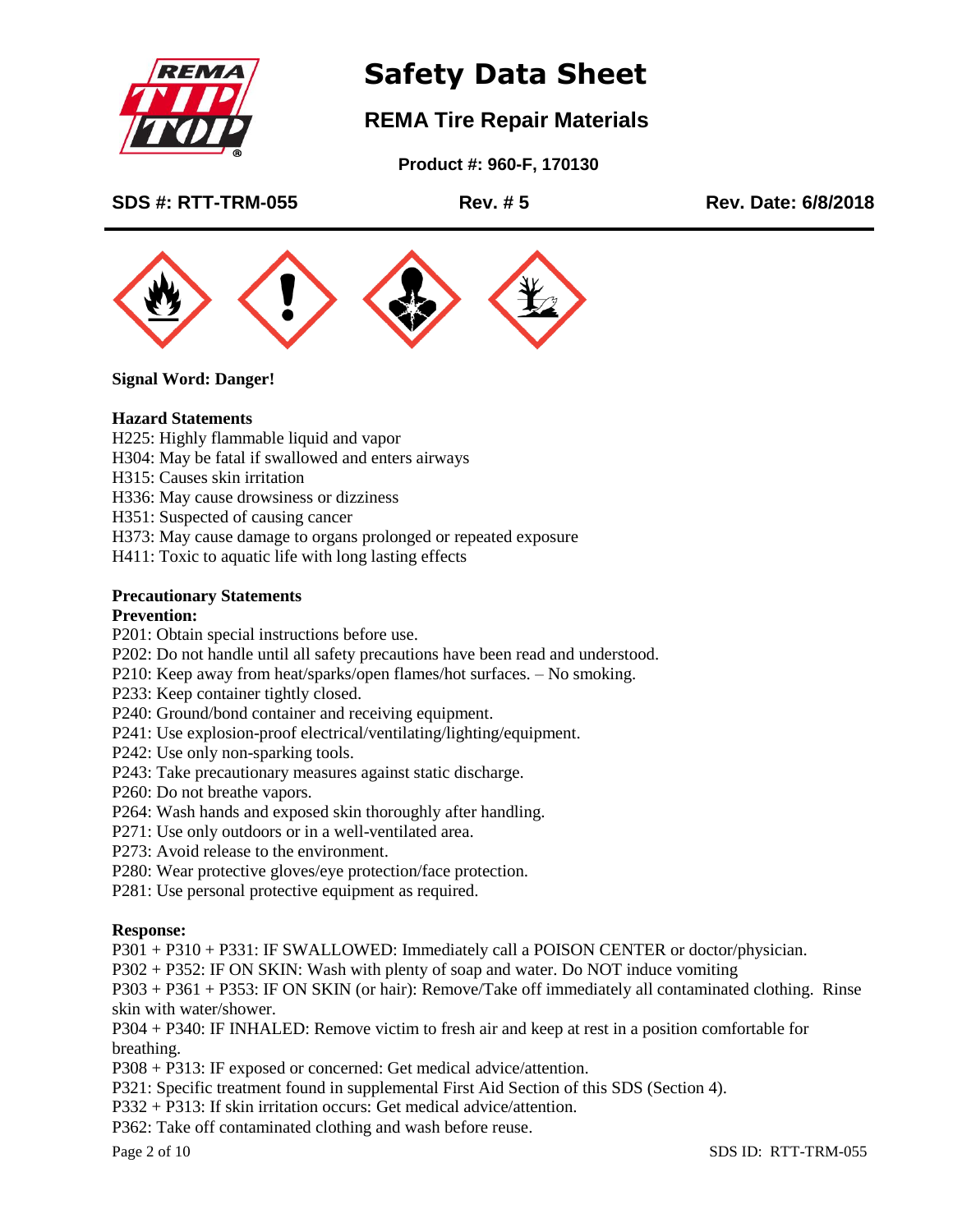

### **REMA Tire Repair Materials**

 **Product #: 960-F, 170130**

| <b>SDS #: RTT-TRM-055</b> | <b>Rev. #5</b> | Rev. Date: 6/8/2018 |
|---------------------------|----------------|---------------------|
|                           |                |                     |

P370 + P378: In case of fire: Use dry chemical, foam, carbon dioxide or water spray for extinction. P391: Collect spillage.

### **Storage:**

P403 + P233 + P235: Store in a well-ventilated place. Keep container tightly closed. Keep cool. P405: Store locked up.

### **Disposal:**

P501: Dispose of contents/container in accordance with local/regional/national regulations.

### **3. COMPOSITION/ INFORMATION ON INGREDIENTS**

### **Chemical characterization**

Polymer in Hydrocarbon (Alkane) Solution

| ∼<br>$Component*$ | $\epsilon$ $\Delta \beta$ $\pi$ | Weight<br>$\frac{0}{0}$<br>стян                      |
|-------------------|---------------------------------|------------------------------------------------------|
| n-Heptane         | $42-$<br>റി<br>ت−0∠∵            | $\neg$<br>OE<br>$\overline{\phantom{a}}$<br>റ്യ<br>◡ |

\*The above listed components are OSHA hazardous materials which contribute to this products' GHS Hazard Categorization as prescribed in OSHA's Hazard Communication 29 CFR 1910.1200.

### **4. FIRST AID MEASURES**

### **Inhalation**

**Symptoms & Effects:** Nausea, headache, dizziness, drowsiness, irritation of the nose, throat and lungs **Measures:** Immediately move outdoors or to fresh air. If not breathing or if breathing is difficult, provide artificial respiration or oxygen. If irritation occurs, seek medical attention.

### **Skin Contact**

### **Symptoms & Effects:** Slight skin irritation, redness

**Measures:** Wash contaminated areas with plenty of water after use. Wash contaminated clothing before reuse. If skin irritation persists, seek medical attention.

### **Eye Contact**

**Symptoms & Effects:** Slight eye irritation, redness

**Measures:** Immediately flush eyes gently with plenty of water for at least 15 minutes. While washing, remove contact lenses if present and easy to do so and continue rinsing. Rinse beneath eyelids by holding eyelids apart with clean fingers while washing. If eye irritation persists, seek medical attention. **Ingestion** 

**Symptoms & Effects:** Stomach or intestinal irritation, nausea, vomiting, nausea, dizziness, drowsiness **Measures:** Seek immediate medical attention. If awake and alert, rinse mouth and drink plenty of water to help dilute the material. Do NOT induce vomiting as this substance is an aspiration hazard. Do not give liquids to a drowsy or unconscious person. If vomiting occurs, keep heads below hips to prevent aspiration.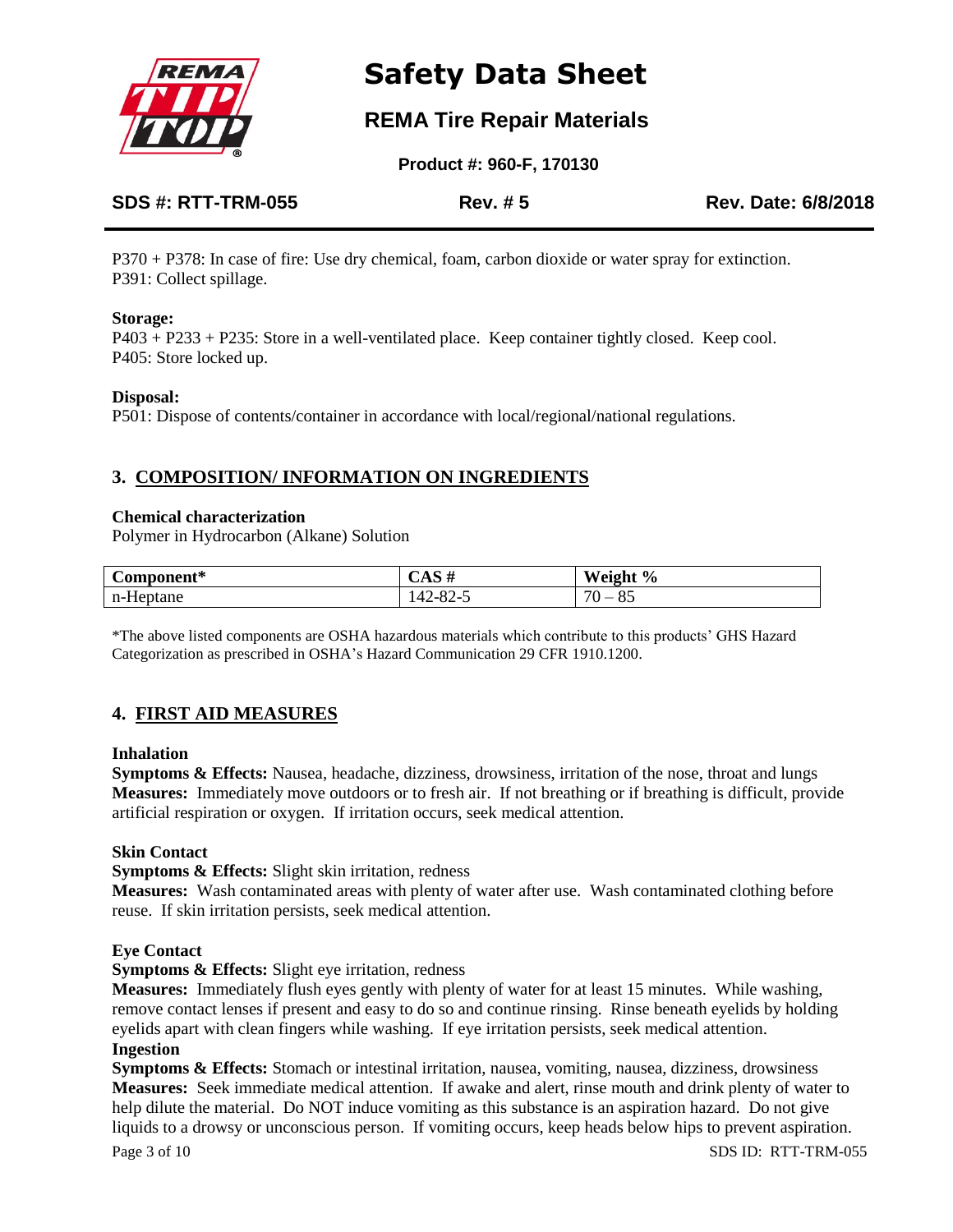

### **REMA Tire Repair Materials**

 **Product #: 960-F, 170130**

**SDS #: RTT-TRM-055 Rev. # 5 Rev. Date: 6/8/2018**

### **5. FIRE FIGHTING MEASURES**

**Suitable Extinguishing Media:** Dry chemical, Carbon dioxide, Alcohol-resistant foam

**Unsuitable Extinguishing Media:** None identified

**Hazardous Combustion Products:** Carbon monoxide, Carbon dioxide

**Protective Equipment for Fire-Fighters:** Wear full firefighting turn-out gear (full Bunker gear), and respiratory protection (SCBA).

**Precautions for Fire-Fighters:** Water may be ineffective for extinguishment, unless used under favorable conditions. Material is volatile and readily gives off vapors which may travel along the ground or be moved by ventilation and ignited by pilot lights, flames, sparks, heaters, smoking, electric motors, static discharge or other ignition sources at locations near the material handling point. Use water spray to cool fire exposed containers and structures if this can be done with minimal risk. Avoid spreading burning material with water used for cooling purposes.

### **6. ACCIDENTAL RELEASE MEASURES**

**Protective Equipment:** Recommended to wear chemical splash goggles & gloves and discard of gloves that show tears, pinholes, or signs of wear. Wear proper garments to reduce skin exposure, such as long-sleeves and pants.

**Personal Precautions:** Persons not wearing proper PPE should be excluded from the area of contamination until clean-up has been completed.

**Environmental Precautions:** Do not allow discharge into drains, surface waters, or sanitary sewer system. Local authorities should be advised if significant spillages cannot be contained or if material discharges into drains or ground water.

**Methods & Materials for Clean-Up:** Absorb material with inert materials. Shovel or gather material and place in appropriate container for disposal. Wash spill area thoroughly with plenty of water.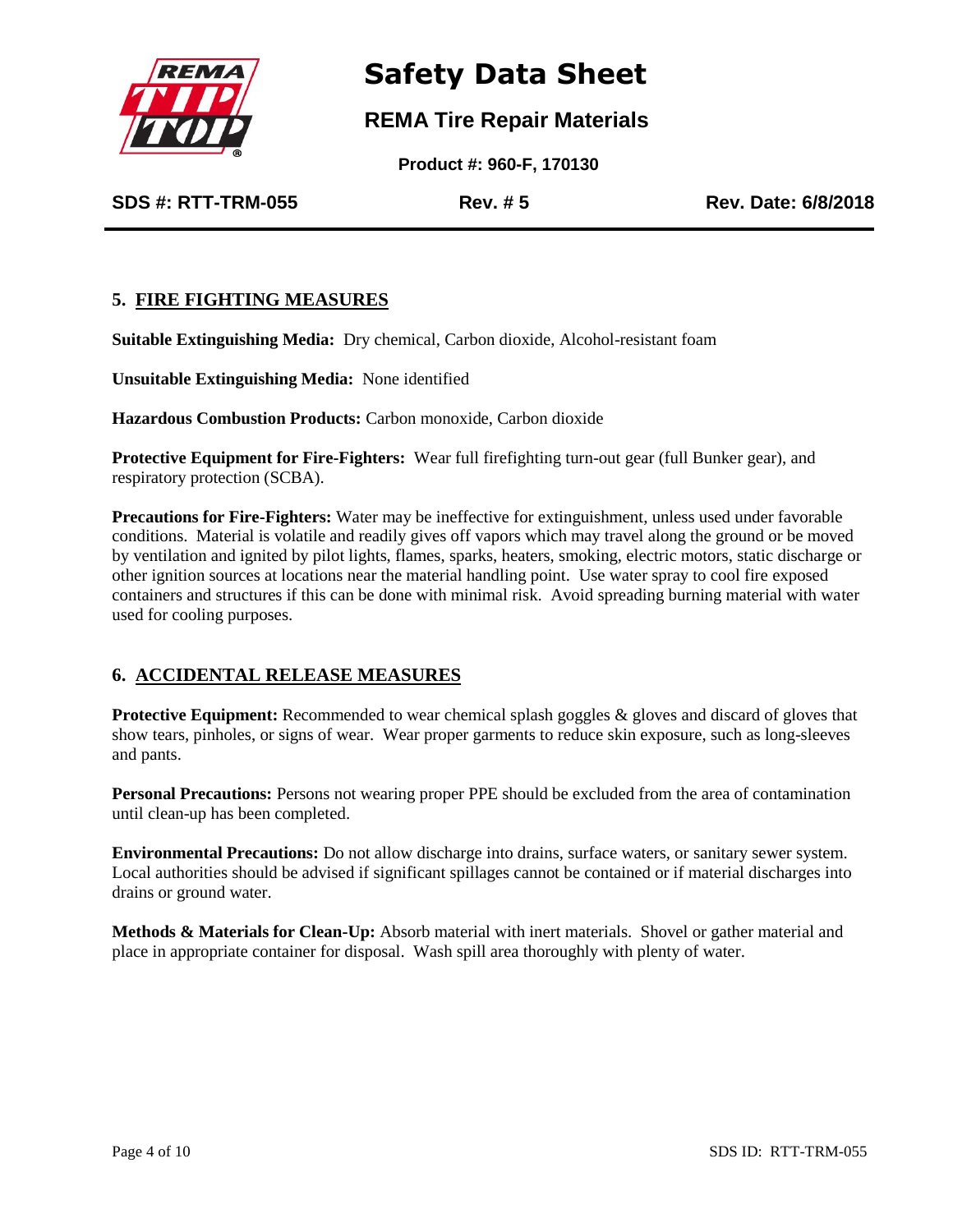

### **REMA Tire Repair Materials**

 **Product #: 960-F, 170130**

**SDS #: RTT-TRM-055 Rev. # 5 Rev. Date: 6/8/2018**

### **7. HANDLING AND STORAGE**

**Handling:** Ground/bond container and receiving equipment. Use explosion-proof electrical/ ventilating/ lighting/ equipment. Use only non-sparking tools. Take precautionary measures against static discharge. Wear proper PPE when handling this product including protective gloves, chemical splash goggles, and impervious clothing. Regular laundering of contaminated clothing is essential to reduce indirect skin contact with this material.

**Storage:** Store in a cool, well- ventilated area, away from heat and ignition sources as well as from incompatible materials (see below). Keep container tightly closed and store locked up. Keep away from food, drink, and animal foodstuffs.

**Incompatible Materials:** Strong oxidizing agents, Strong reducing agents, Halogens

### **8. EXPOSURE CONTROLS AND PERSONAL PROTECTION**

### **Exposure Limits :**

Exposure Limits have not been established for this product.

| n-Heptane                              | $CAS # 142-82-5$                       |                                  |
|----------------------------------------|----------------------------------------|----------------------------------|
| OSHA                                   | Permissible Exposure Limit (PEL)       | 500 ppm $(2,000 \text{ mg/m}^3)$ |
| <b>ACGIH</b>                           | <b>TWA/STEL</b>                        | $400/500$ ppm                    |
|                                        | NIOSH Recommended Exposure Limit (REL) | 85 ppm $(350 \text{ mg/m}^3)$    |
|                                        |                                        |                                  |
| Carbon Black, amorphous CAS #1333-86-4 |                                        |                                  |
|                                        | OSHA Permissible Exposure Limit (PEL)  | $3.5 \text{ mg/m}^3$             |
|                                        | ACGIH Time Weighted Average (TWA)      | $3.5 \text{ mg/m}^3$             |
|                                        | NIOSH Recommended Exposure Limit (REL) | $3.5 \text{ mg/m}^3$             |
|                                        |                                        |                                  |

**Engineering Controls:** Use product in a well-ventilated area.

**Occupational Exposure Controls:** Ensure adequate ventilation, especially in confined areas. Consider all potential hazards of this material, applicable exposure limits, job activities, and other substances in the work place when designing engineering controls and selecting PPE. Ensure that eyewash stations and safety showers are proximal to the work location. It is ultimately the responsibility of the employer to follow regulatory guidelines established by local authorities.

**Protective and Hygiene Measures:** Wash hands before breaks and after handling product. When using, do not eat, drink, or smoke. In case of clothes contamination, remove and wash contaminated clothing before reuse.

**Eye Protection:** Recommended to wear splash goggles when there is potential for the exposure of the eyes to the product. Have a suitable eye wash station or bottle nearby in case of splashing into the eyes.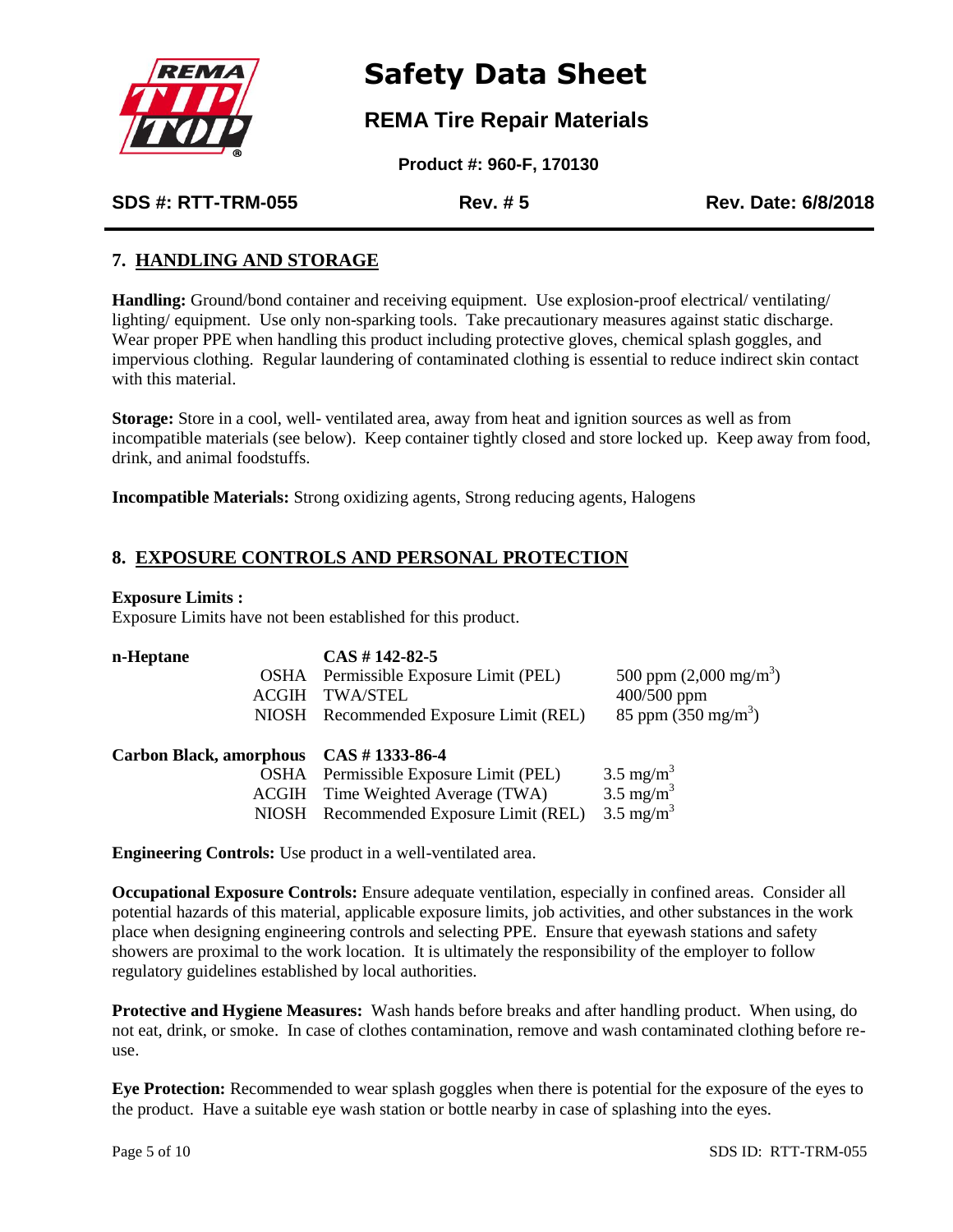

### **REMA Tire Repair Materials**

 **Product #: 960-F, 170130**

**SDS #: RTT-TRM-055 Rev. # 5 Rev. Date: 6/8/2018**

**Hand Protection:** Recommended to wear gloves when using this product, and to discard of gloves that show tears, pinholes, or signs of wear.

**Skin Protection:** Recommended to wear long-sleeved clothing, pants and proper foot covering in order to minimize direct skin contact with the product. If skin irritation develops, contact your facility health and safety professional or your local safety equipment supplier to determine the proper personal protective equipment for your use.

**Respiratory Protection:** Although unlikely, a NIOSH-approved air-purifying respirator with an appropriate cartridge and/or filter may be appropriate under certain circumstances or if overexposure has otherwise been determined. Protection provided by air-purifying respirators is limited. Use a positive pressure, air-supplied respirator if there is any potential for uncontrolled release or other circumstances where an air-purifying respirator may not provide adequate protection.

### **9. PHYSICAL AND CHEMICAL PROPERTIES**

**Appearance:** Black Liquid **Odor:** Hydrocarbon solvent-like **Odor Threshold:** No data available **pH:** No data available **Melting/Freezing Point:** < -31°F (< -35°C) **Boiling point/range:** 131 - 266°F (55 - 130°C) **Flash point (Tag closed cup):** 7°F (-14°C) **Evaporation rate:**  $> 1$  n-Butyl Acetate **Flammability: Lower Limit:** 1.0% (V) **Upper Limit:** 8.0% (V) **Vapor pressure:** 119 mmHg @ 100°F (38°C) **Relative vapor density:**  $> 3$  (Air = 1) **Density:**  $0.72 \text{ g/cm}^3$  (6.0 lb/gal) @ 60°F (16°C) **Solubility in water:** Negligible **Partition coefficient (n-octanol/water):** > 3.0 **Auto-ignition temperature:** 428°F (220°C) **Ignition temperature:** No data available **Decomposition temperature:** No data available **Viscosity (dynamic):** No data available

### **10. STABILITY AND REACTIVITY**

**Reactivity**: No decomposition if stored and applied as directed.

**Chemical Stability**: Stable under normal conditions.

**Possibility of Hazardous Reactions:** Will not react under normal conditions.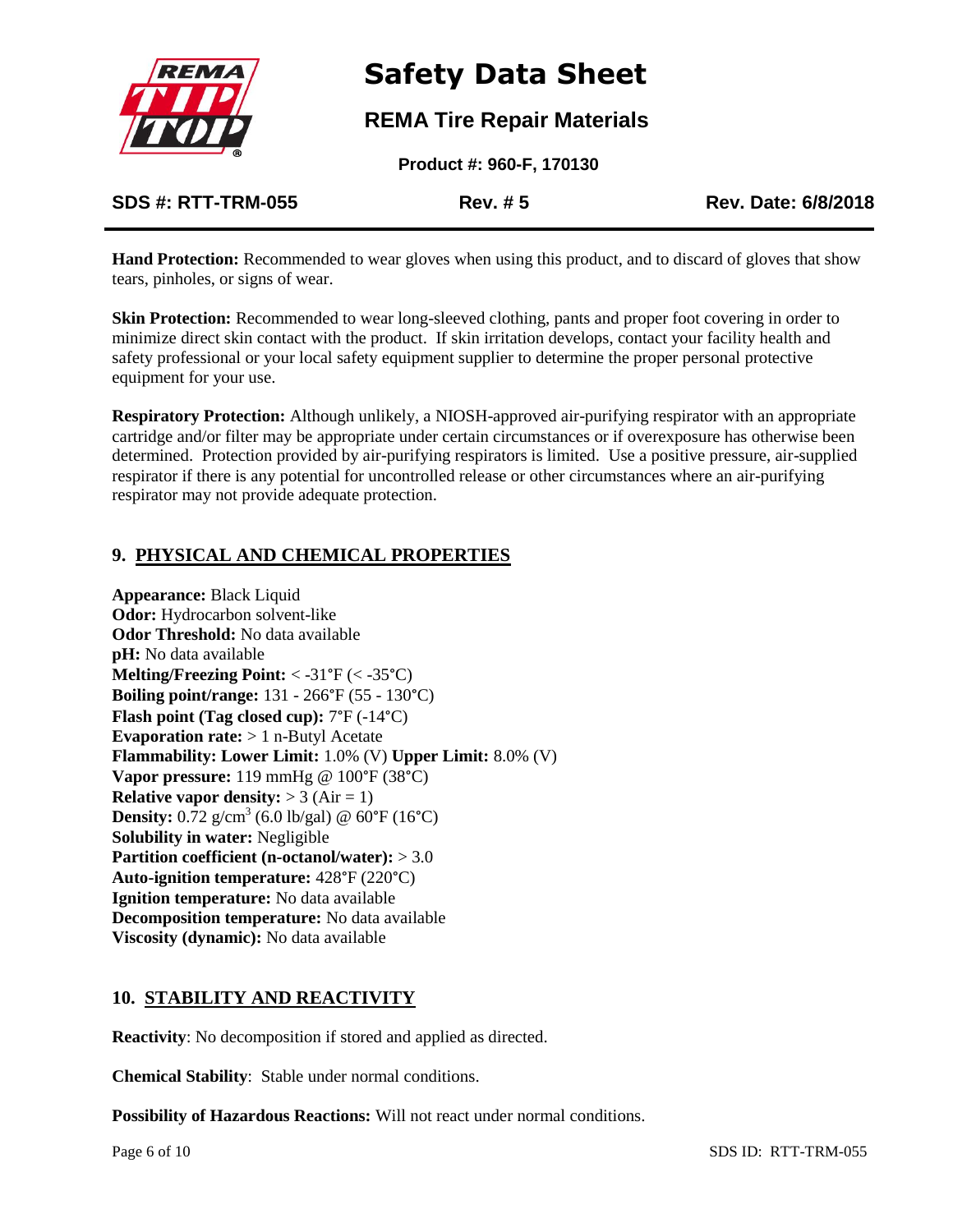

### **REMA Tire Repair Materials**

 **Product #: 960-F, 170130**

**SDS #: RTT-TRM-055 Rev. # 5 Rev. Date: 6/8/2018**

**Conditions to Avoid**: Excessive heat, direct sunlight exposure

**Incompatible Materials:** Strong oxidizing agents, Strong reducing agents, Halogens

**Hazardous decomposition products**: Carbon monoxide, Carbon dioxide

### **11. TOXICOLOGICAL INFORMATION**

**Primary Routes of Exposure:** Skin contact, Eye contact, Ingestion, Inhalation

**Symptoms Related to Physical, Chemical and Toxicological Characteristics**: Nausea, irritation of the nose, throat and airways, dizziness, drowsiness, and headache. This substance is an aspiration hazard.

**Delayed and Immediate Effects & Chronic Effects from Exposure:** This material is suspected of causing cancer as outlined by OSHA and the IARC (see below). This material may lead to central nervous system depression and effects such as dizziness and drowsiness. This substance may harm the liver and kidneys with repeated, long-term exposure.

#### **Measures of Toxicity:**

Acute toxicities are calculated based on component toxicities. Mixture: Acute Oral Toxicity:  $LD_{50}$  Rat:  $> 5,000$  mg/kg Acute Dermal Toxicity:  $LD_{50}$  Rabbit:  $> 2,000$  mg/kg Acute Inhalation Toxicity:  $LC_{50}$  Rat:  $> 20$  mg/l

| n-Heptane                        | $CAS # 142-82-5$                                |
|----------------------------------|-------------------------------------------------|
| <b>Acute Oral Toxicity</b>       | $LD_{50}$ Rat: $> 5,000$ mg/kg                  |
| <b>Acute Dermal Toxicity</b>     | $LD_{50}$ Rat: > 2,000 mg/kg                    |
| <b>Acute Inhalation Toxicity</b> | LC <sub>50</sub> Rat: 103,000 mg/m <sup>3</sup> |
|                                  |                                                 |

| Carbon Black, amorphous CAS #1333-86-4 |                              |
|----------------------------------------|------------------------------|
| <b>Acute Oral Toxicity</b>             | $LD_{50}$ Rat: > 8,000 mg/kg |

### **Carcinogen Claims:**

OSHA: **Yes;** International Agency for Research on Cancer (IARC): **Yes; 2B [Possibly Carcinogenic]** ACGIH: **No; A4 [Not Classifiable],** National Toxicology Program (NTP) Report on Carcinogens: **No**

### **12. ECOLOGICAL INFORMATION**

**Eco-toxicity:** This substance is expected to be toxic to aquatic organisms with long lasting effects. It is strongly advised that this substance does not enter the environment. Local authorities should be advised if significant spillages cannot be contained or if material discharges into drains or ground water.

| n-Heptane | $CAS \# 142-82-5$                                      |
|-----------|--------------------------------------------------------|
|           | Toxicity to Fish $LC_{50} - 4.0$ mg/l (Goldfish; 24 h) |
|           | $LC_{50} - 375$ mg/l (Tilapia; 96 h)                   |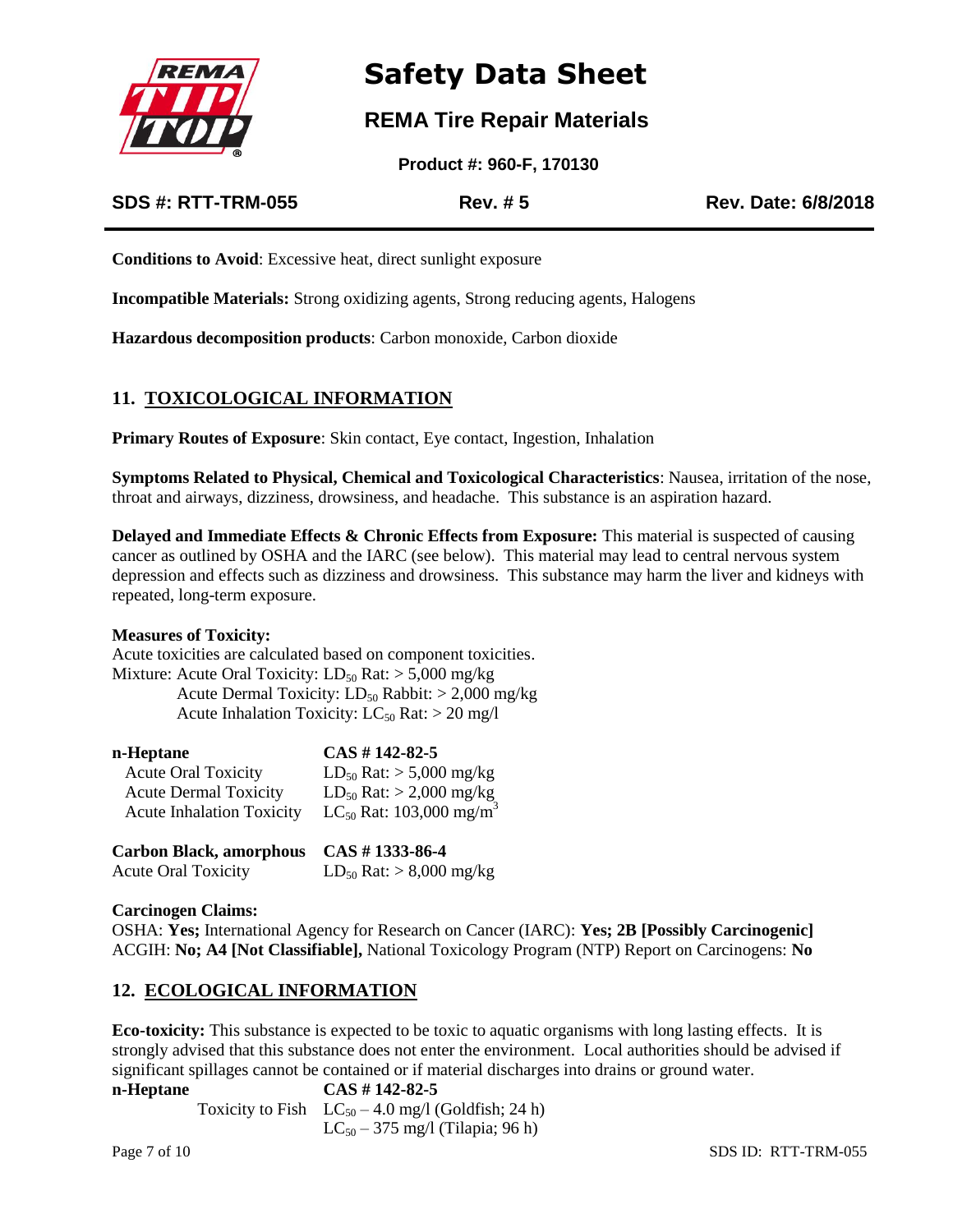

### **REMA Tire Repair Materials**

 **Product #: 960-F, 170130**

### **SDS #: RTT-TRM-055 Rev. # 5 Rev. Date: 6/8/2018**

Toxicity to Daphnia  $EC_{50} - 1.5$  mg/l (Water flea; 48 h)

| Carbon Black, amorphous CAS #1333-86-4 |                                                               |
|----------------------------------------|---------------------------------------------------------------|
|                                        | Toxicity to Fish $LC_{50} > 1,000$ mg/l (Zebra Fish; 96 h)    |
|                                        | Toxicity to Daphnia $EC_{50} > 5,600$ mg/l (Water flea; 24 h) |
|                                        | Toxicity to Algae $EC_{50} > 10,000$ mg/l (Green Algae; 72 h) |
|                                        |                                                               |

**Persistence & Degradability:** No data available **Bio-accumulative Potential:** No data available **Mobility in Soil:** No data available **Other Adverse Effects:** No data available

### **13. DISPOSAL CONSIDERATIONS**

Dispose of in accordance with Federal, State or Local regulations. Contaminated packaging should be emptied as far as possible before disposal.

### **14. TRANSPORT INFORMATION**

### **DOT SHIPPING CLASSIFICATION:**

UN NUMBER: UN1133 PROPER SHIPPING NAME: Adhesives (Contains: n-Heptane) TRANSPORTATION HAZARD CLASS: 3 PACKING GROUP: II HAZARD LABEL: 3

### **IMDG (Marine) SHIPPING CLASSIFICATION:**

IMDG CODE: 3 UN NUMBER: UN1133 MARINE POLLUTANT: Yes EmS: F-E; S-D IMDG PACKING GROUP: II HAZARD LABEL: 3 **Description of the goods** ADHESIVES (Contains: n-Heptane) **IATA (Air) SHIPPING CLASSIFICATION:** ICAO/IATA-DGR: 3 UN NUMBER: UN1133 HAZARD LABEL: 3 **Description of the goods** Adhesives (Contains: n-Heptane)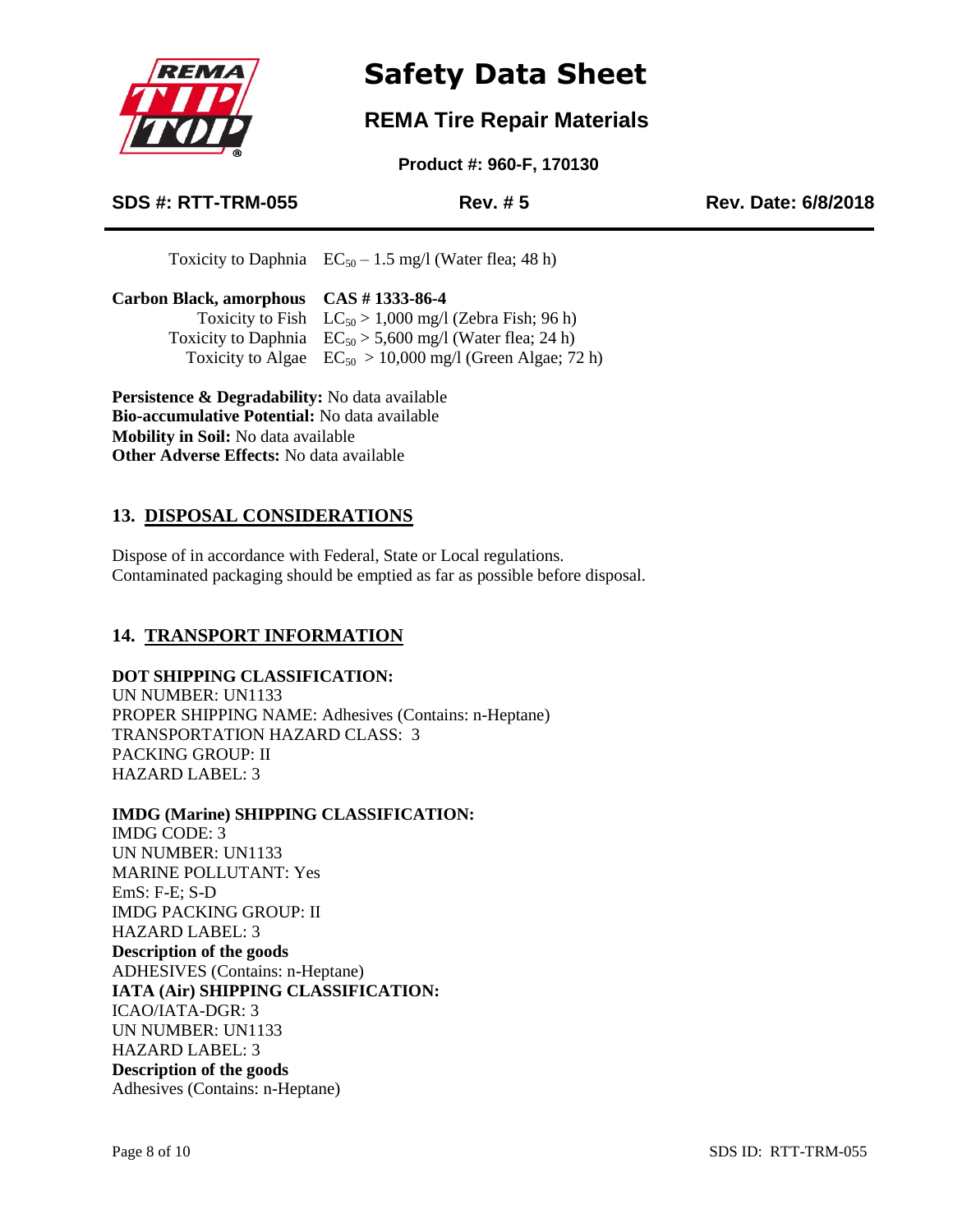

### **REMA Tire Repair Materials**

 **Product #: 960-F, 170130**

**SDS #: RTT-TRM-055 Rev. # 5 Rev. Date: 6/8/2018**

### **15. REGULATORY INFORMATION**

All components of this product conform to the following national inventory requirements. US TSCA, EU EINECS and Canada DSL

### **SARA Title III**

### **Section 302 – Extremely Hazardous Chemicals**

The following ingredients are subject to the supplier notification requirements of Section 302 of the Superfund Amendments and Reauthorization Act (SARA/EPCRA) and the requirements of 40 CFR Part 37 *None Listed*

### **Section 313 – Toxic Chemicals**

The following ingredients are subject to the supplier notification requirements of Section 313 of the Superfund Amendments and Reauthorization Act (SARA/EPCRA) and the requirements of 40 CFR Part 37 *None Listed*

### **OTHER FEDERAL REGULATIONS**

Components of this product are subject to RCRA Hazardous Waste requirements. Clean Air Act (CAA) Hazardous Air Pollutants requirements and OSHA Process Safety Management (PSM) high hazard requirements.

### **CANADIAN REGULATIONS**

WHMIS Classification: Same as OSHA GHS.

### **STATE REGULATIONS**

California Proposition 65 **WARNING:** This product does not contains materials known to the state of California to cause cancer.

Page 9 of 10 SDS ID: RTT-TRM-055 The components of this product may be included on the various state hazardous materials lists noted below. California Hazardous Substances List California Hazardous Substances List/Permissible Exposure List California Toxic air contaminants Connecticut Permissible Exposure Limits Delaware List of Chemicals and RQs Hawaii Permissible Exposure Limits Idaho Toxic Air Pollutants Illinois Toxic Air Contaminants List Louisiana Toxic Air Pollutants Maine Hazardous Air Pollutants Maryland Toxic Air Pollutants for Existing Sources Massachusetts Hazardous Substances List